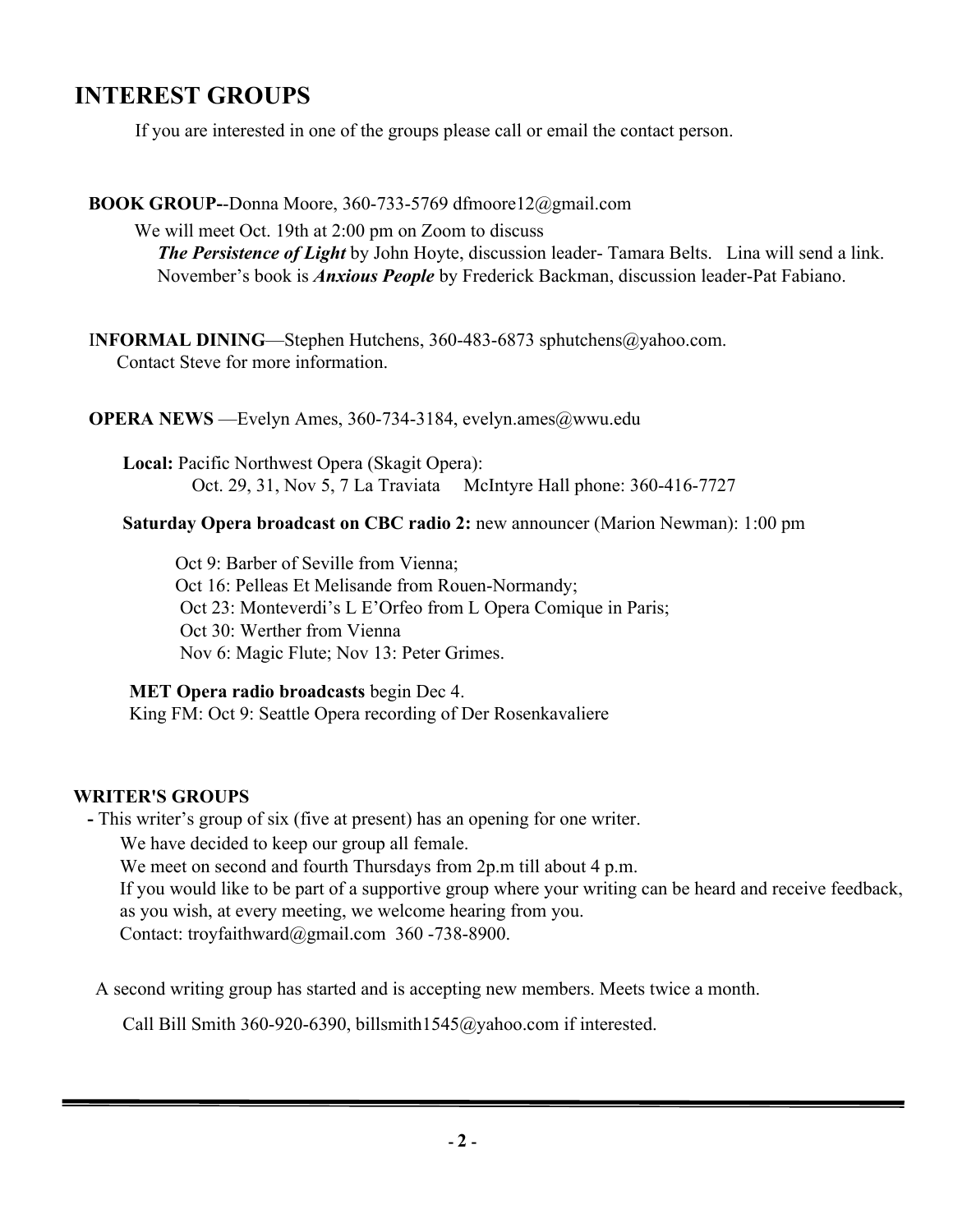## **Book Review** by Minda Rae Amiran

#### **Summerwater, by Sarah Moss** (2020, Farrar, Straus and Giroux)

 A number of Scots and English people have rented (or own) vacation cottages beside a loch north of Glasgow, at the end of an unpaved one-lane road ten miles from the highway, with no telephone reception. It's been pouring the whole week and everybody is on edge, and what's worse, a woman in one of the cottages has been having parties with loud music that has kept almost everyone else awake all night long.

 This is the opening situation of Sarah Moss's extraordinary novel, which follows the thoughts of most of the characters throughout a single day, starting at dawn with a mother out for her daily run and ending late at night with a young boy on the outskirts of the catastrophe.

 For there is a catastrophe. It involves the woman responsible for the invasive parties, a "foreigner" who is still here with her little daughter, despite Brexit. But the power of the novel doesn't come from its almost nonexistent plot; it comes from the author's penetrating picture of each person's mind: the elderly self-satisfied doctor and his wife, some rebellious teenagers, a number of children (one only four years old), several mothers and fathers, a young engaged couple, a spoiled young girl. One hilarious chapter follows the thoughts of the young woman having sex with her fiancé. Another, in a tour de force, follows the doctor's wife as she enters dementia unawares. A disturbing chapter is devoted to the cruel, self-preening daddy's girl. The voice in each character's head has a different style, and each family relationship is different. You know these people. The portraits show up the characters in run-of-the-mill novels as the flat, single-colored things they are.

 Beyond the characters, drenched in their personal concerns, lies the natural world surrounding the cottages, and beyond that, our shared present of climate change, economic worries, wars, famines, and refugees. The characters are fleetingly aware of these worlds from time to time. Short descriptions of the natural setting appear in front of each chapter. The writing is wry, vivid, precise, sometimes lyrical.

The novel is just 202 pages long. In my opinion, it's one not to miss.

\* Notes: This and previous Book Reviews are available on the website: www.wwu.edu/wwura

Village Books gives WWURA Members a discount. https://www.villagebooks.com/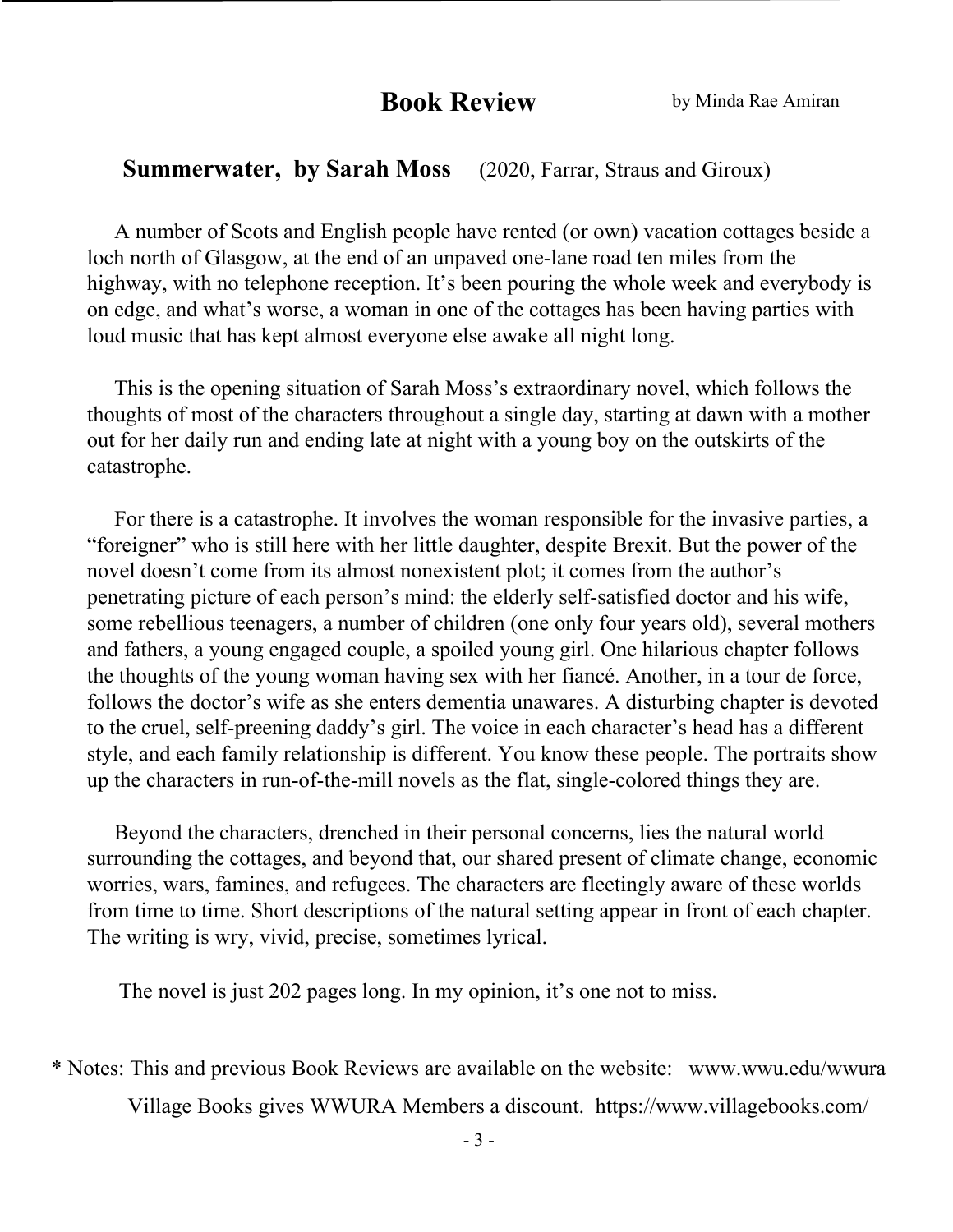## **COOKING FOR ONE (or two) Suzanne Krogh**

After retiring from her career as a litigation paralegal, Anne Calico left Seattle for Bellingham in 2018. She now has the time and space to enjoy growing tomatoes on her deck in an "earth box" from starters acquired at Joe's Gardens.

Anne is happy, and easily able, to share with us a recipe for just one or two people because she has been cooking just for herself most of her adult life. Additionally, since discovering as a teenager that commercial fast food didn't do good things to her health, she has spent many years discovering recipes to make at home.

Today's "Cooking for One" contribution is just such a recipe. It is adapted from "Nutrition Action Healthletter" a publication that is both online and in print. Anne suggests giving at least the online version a try at http.www.nutritionaction.com.

Like all the recipes in "Nutrition Action", this tomato-basil pesto is designed to be both healthy and delicious. I found it somewhat unusual in its uncooked freshness and delicacy. Meanwhile, I'm happy to direct your attention to the "list" of instructions, consisting of exactly one…yes, one…step. Once the sauce is ready, pour it over your favorite pasta. And enjoy!

## **Anne Calico's Cherry Tomato – Basil Pesto**

#### **Ingredients**

1 pint cherry tomatoes 1 cup fresh basil 1-3 cloves garlic ¼ cup pine nuts ¼ cup olive oil ¾ teaspoon salt

#### **Instructions**

1. Place all ingredients in a food processor or blender and process until as smooth as you desire.

#### **Tips**

1. For a slightly different flavor, walnuts can be used instead of pine nuts. Both Anne and I vote for the pine nuts.

2. Powdered garlic, or no garlic at all, can be used instead of fresh.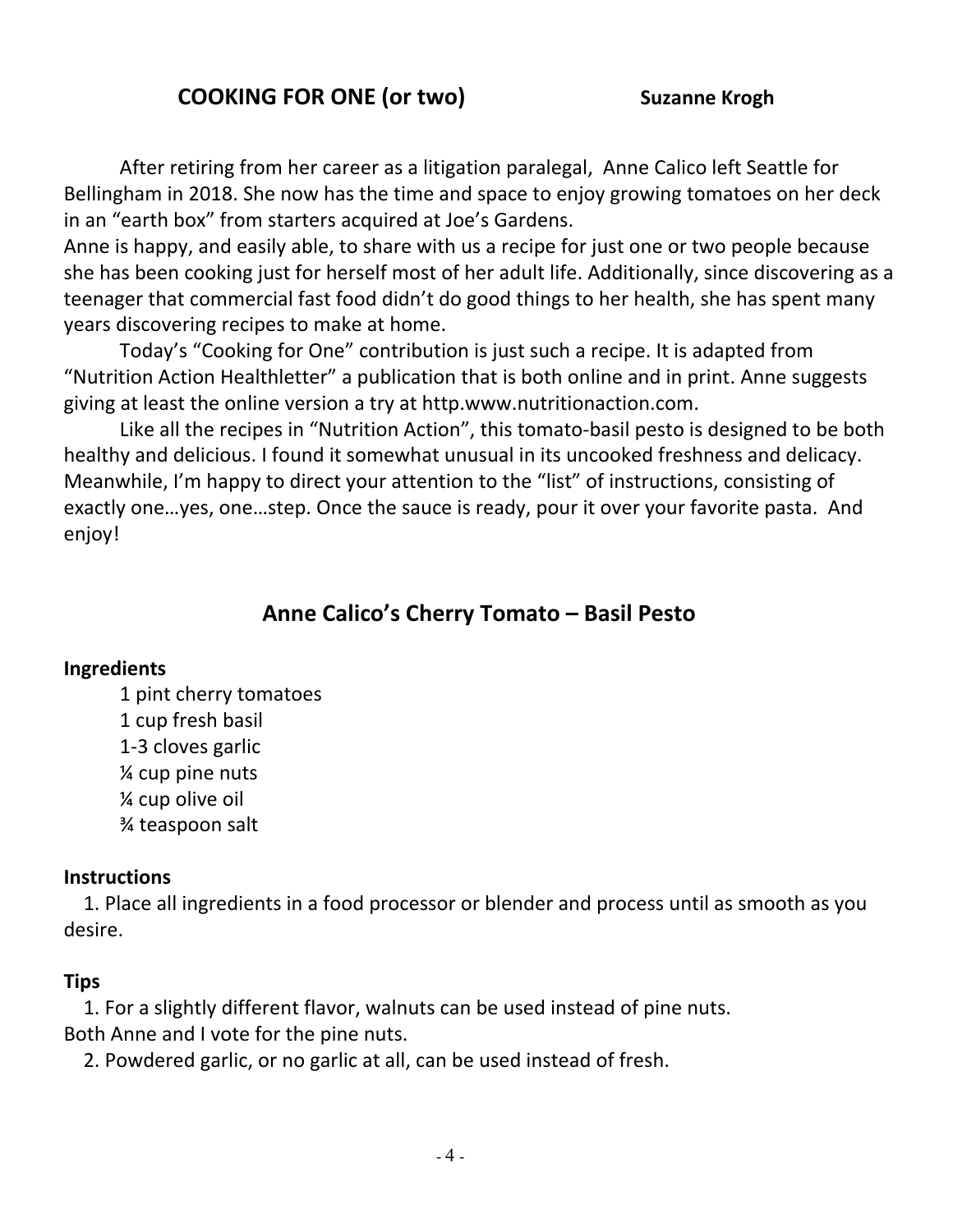## **Health Notes** by Evelyn Ames

### **Brief History of Pandemics and People's Superstitions**

 Step back in time. What did people believe to be causes of pandemics that decimated world population several times? How did they behave? Are today's behaviors similar? Scientists now understand the microbes that cause pandemics (e.g., bubonic plague, cholera, smallpox). In past times, people tried to explain the overwhelming number of deaths by believing the gods were angry, using astrological observations, following religious beliefs, blaming others, passing on superstitions and bizarre beliefs. "Throughout the centuries, plague arrived in wave after devastating wave, taking numerous forms—from bubonic (which affects the lymphatic system) to pneumonic (which attacks the lungs) to septicemic (which infiltrates the bloodstream). Perhaps the most virulent occurrence came in the mid-1300s with the Black Death, which felled more than 20 million people across Europe alone." Its cause is largely believed to have been bacteria-carrying fleas "riding" their host, the rat. As human civilizations flourished, so did infectious disease. Large numbers of people living in close proximity to each other and animals, often with poor sanitation and nutrition, provided fertile breeding grounds for disease. New overseas trading routes spread infections far and wide, creating global pandemics. The plague of Justinian (Byzantine Empire, in 541 CE) decimated Constantinople and spread across Europe, Asia, North Africa and Arabia killing an estimated 30 to 50 million people, possibly half of the world's population. The Black Death, in Europe around 1347, claimed an astonishing 200 million lives in just four years.

 Angry gods: many early cultures looked to a vengeful or unforgiving God—or gods. "In ancient Greek mythology, Homer wrote in The Iliad of the god Apollo raining plague down on the Greek army with his arrows during the Trojan War, killing animals first, then soldiers. Apollo's arrows came to symbolize disease and death." "…The wrath of the Lord was kindled against the people, and the Lord smote the people with a very great plague." (Numbers 11:33). During the Middle Ages, it was believed that sneezing not only spread Black Death but caused a person to expel their soul. Hence, "God Bless You!"

 Astrological movements and…bad air: astrology and "noxious vapors" were believed to be the breeding ground for pestilence. The alignment of Saturn, Mars, and Jupiter in 1345, and a lunar eclipse, were suggested to be causes of bubonic plague in France. Parisian medical scholars wrote "For Jupiter, being wet and hot, draws up evil vapors from the earth and Mars, because it is immoderately hot and dry, then ignites the vapors, and as a result there were lightning, sparks, noxious vapors and fires throughout the air." As for "bad air," 'Terrestrial winds spread the noxious airs widely, smiting down "the life force" of anyone who ingested it into their lungs." "This corrupted air, when breathed in, necessarily penetrates to the heart and corrupts the substance of the spirit there and rots the surrounding moisture, and the heat thus caused destroys the life force, and this is the immediate cause of the present epidemic." The noxious vapors were given another label: "miasma" a few centuries later. If it smelled bad, it must carry disease. Philadelphia and yellow fever is a good example of past beliefs in miasma.

 Conspiracy theories: Pandemics have long bred prejudice and mistrust. People look to blame others, including those governing. Long-standing biases bring out the worst. "Throughout medieval Europe the plague became an excuse to scapegoat and massacre Jewish people. Medieval Christian mobs attacked Jewish ghettos with virtually every wave of the disease, claiming that Jewish citizens poisoned wells and conspired with demons to spread the disease. In one pogrom, 2,000 Jews were burned alive in the city of Strasbourg on February 14, 1349". In the 19th and early 20th centuries, as cholera occurred across Europe, class-based conspiracy theories arose. The poor and marginalized accused the ruling elite of ruthlessly spreading the disease and deliberately poisoning them. Citizens took out their hatred on police, government, and medical establishments. Hospitals and town halls were destroyed. With the Russian flu of 1889, "the New York Herald, speculated that the flu could travel on telegraph wires, after a large number of telegraph operators seemed to contract the disease. Others hypothesized that the flu may have arrived on letters from Europe, since mail carriers had begun to fall ill. In Detroit, when bank tellers began to get sick, some jumped to the conclusion that they'd caught it from handling paper money. Other rumored culprits included dust, postage stamps and library books."

[ continued next page ]